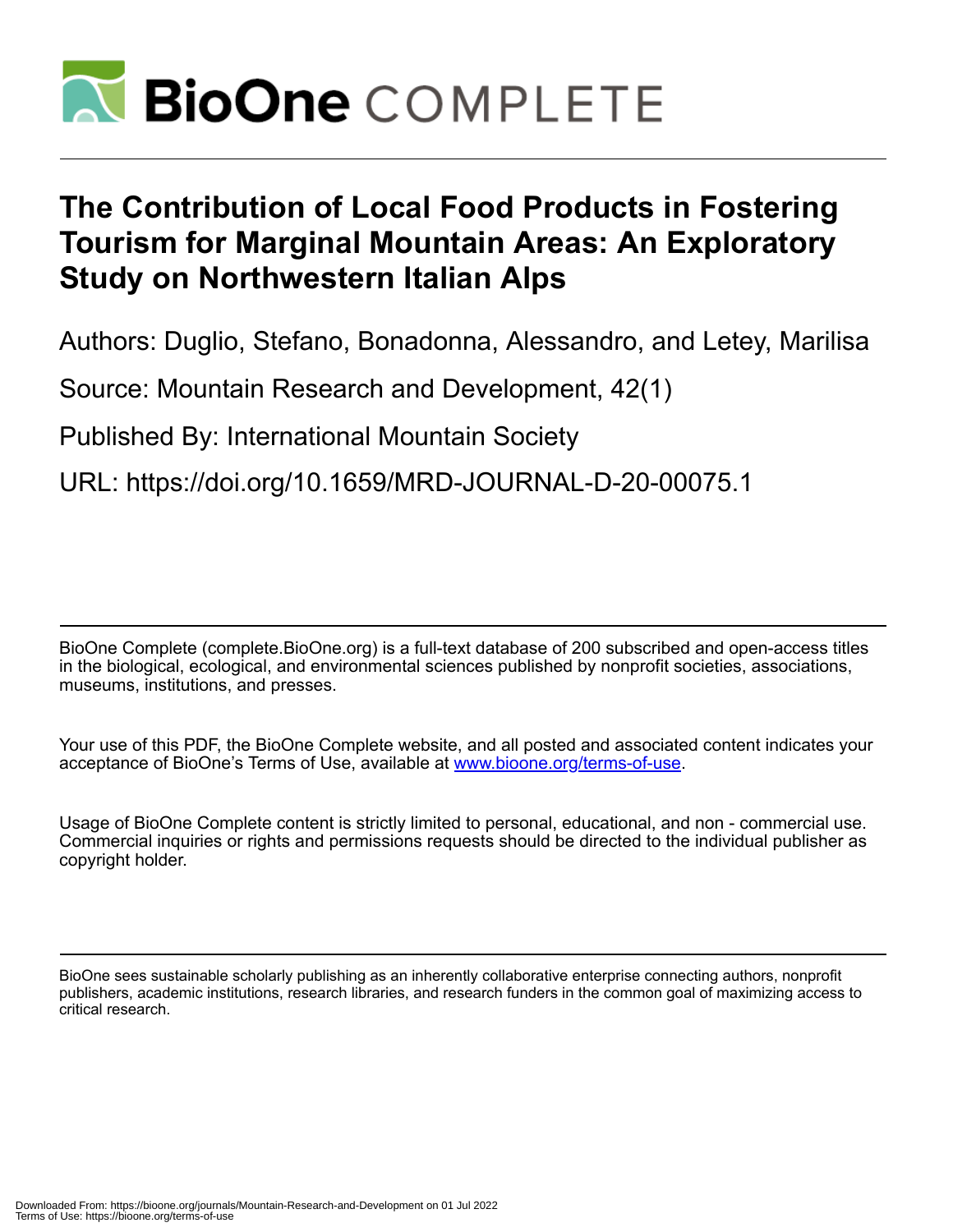#### Mountain Research and Development (MRD)

An international, peer-reviewed open access journal published by the International Mountain Society (IMS) www.mrd-journal.org

# The Contribution of Local Food Products in Fostering Tourism for Marginal Mountain Areas: An Exploratory Study on Northwestern Italian Alps

# Stefano Duglio<sup>1</sup>\*, Alessandro Bonadonna<sup>1</sup>, and Marilisa Letey<sup>2</sup>

\* Corresponding author: [stefano.duglio@unito.it](mailto:stefano.duglio@unito.it)

 $1$  University of Torino, Department of Management & NatRisk—Interdepartmental Research Centre on Natural Risks in Mountain and Hilly Environments, 218bis, Corso Unione Sovietica, IT10134, Torino, Italy

 $^2$  Institut Agricole Régional,  $1/A$ , Regione La Rochère, IT $11100$ , Aosta, Italy

- 2022 Duglio et al. This open access article is licensed under a Creative Commons Attribution 4.0 International License ([http://creativecommons.org/](http://creativecommons.org/licenses/by/4.0/) [licenses/by/4.0/](http://creativecommons.org/licenses/by/4.0/)). Please credit the authors and the full source.



This paper examines visitors' behaviors toward local food products when visiting a less favored mountain community in the Italian Alps. The aim of the study was to assess the role of local foodstuffs in fostering tourism in inner

mountain areas. Primary data are based on 507 responses to an online questionnaire created with the Google Module platform. Participants' behaviors are analyzed with descriptive statistical tools, whereas their opinions on food services are analyzed using Kruskal–Wallis  $\chi^2$  and Mann–Whitney tests. Our evidence shows

that although tourists are willing to taste and purchase local food products, the revenue for the local community appears to be limited, with an average expenditure of  $\epsilon$  22.80/person (US\$ 27.29/person), under a liberal spending scenario. Our research findings give original insights that can help local policymakers better understand how they can develop tourism through local food production.

Keywords: mountain tourism; local food products; tourist behavior; marginal areas.

Received: 2 December 2020 Accepted: 12 November 2021

# Introduction

A priority of European Union (EU) institutions is to develop policies promoting regional development in areas facing natural or other specific constraints (ANCs). These areas are characterized by specific natural conditions that cause more difficulties for farming activities than conventional rural areas. Mountain areas are considered ANCs because of their elevation and the steepness of their slopes.

ANC development policies aim to reduce disparities across areas with different geomorphological characteristics by supporting local activities and local inhabitants' income. Agriculture and related wine and food production enable the development of this strategy and can produce socioeconomic advantages in rural communities (Tregear et al 1998; Belliveau 2005; Brown and Miller 2008; Schnell 2011; Sgroi et al 2014). At the same time, in difficult environments such as mountain areas subject to depopulation, the balance between agriculture and local economy is precarious. Some local aspects, such as the landscape and the vitality and quality of agricultural products, depend on the ability to preserve or improve the agricultural production structure (Ruffini et al 2011).

Furthermore, consumers tend to be sensitive to the origin of food products, associating origin with tradition (Vanhonacker et al 2010). Agricultural products, such as local foodstuffs, can cocreate local brand identity, stimulate tourism, and support the promotion of tourism destinations (Berno and Fusté-Forné 2020).

These benefits from agriculture can also be achieved in areas with specific geographical and climatic constraints, such as mountains. The development of mountain agriculture and the commercialization of mountain products are ways of encouraging sustainable development in mountain areas. Mountain agriculture can be an element in the conservation of traditional practices (MacDonald 2013) and production of desirable products (Martins and Ferreira 2017), which can stimulate and support the local tourism sector.

The connection between agriculture and tourism can bring about and feed new opportunities for innovative tourism destinations, as well as consolidate existing ones (Martini and Buffa 2015)—for example, through agritourism initiatives (Rilla 2011; Ciolac et al 2020) or the ''from farm to fork'' approach (Berno 2011). Moreover, consumers create a strong link from quality produce to community identity and the local economy (Schjøll et al 2010).

Based on the preceding considerations, this study aims to verify the role of mountain food produce as a vehicle for tourist offerings in a specific marginal mountain area by analyzing visitors' behaviors in terms of both purchasing local produce and accessing food services. To achieve this, during the 2018 summer season, an online questionnaire was given to a sample of 507 tourists who were randomly selected in the area under investigation. We focused on a marginal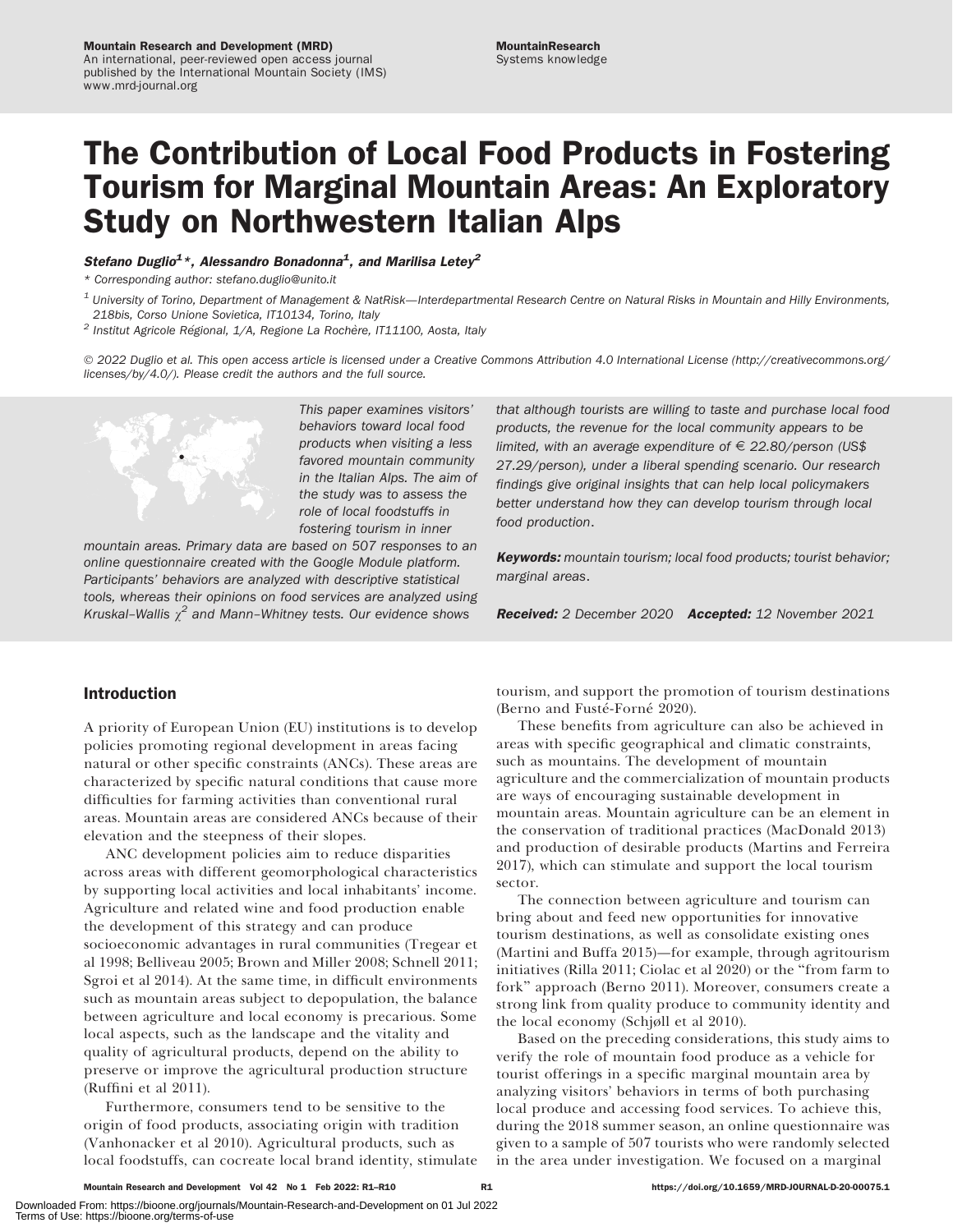mountain community in the northwestern Italian Alps, the municipality of Valprato Soana (Piedmont), that has highquality natural and cultural heritage. The municipality is concentrating its efforts on fostering sustainable tourism, using local foodstuffs to characterize the tourist experience. This topic is not new; it has been studied by several scholars, for example, in terms of sustainability (Berno 2011) and tradition (Rilla 2011; Martini et al 2016; Berno and Fusté-Forné 2020). However, to the authors' knowledge, it remains to be examined in the context in which the present research has been carried out, that is, in less favored mountain areas. Valprato Soana is representative of Piedmont mountain areas that have high levels of socioeconomic marginality. As such, the results of this research are applicable to other mountain communities with similar characteristics.

Evidence from the study shows that even though tourists are willing to taste local food, this generates limited revenue for the local community. To foster local foodstuffs as a pivot for local development, policymakers and operators should first educate the visitors about the value and heritage of the foodstuffs.

# Literature review

ANCs are geographical areas with natural limitations, such as water scarcity, a short crop season, or mountainous or hilly terrain characterized by high elevations and steep slopes. Typically, these natural limitations are coupled with depopulation trends. EU Regulation 1305/2013 defines ANCs (updating the older term, less favored areas [LFAs]) and highlights the importance of basing this definition on objective criteria (ie biophysical criteria supported by robust scientific evidence) to ensure efficient use of EU funds and equal treatment of EU farmers. This policy aims to reduce and then eliminate payments in areas that are not considered ANCs under the new regulation. In this sense, ANCs are one of the EU's priorities for policies dedicated to agriculture and rural development. These aim to maintain production and commercial activities considered essential for the production of local wealth, as well as to slow depopulation and protect the area by conserving and safeguarding natural and cultural heritage. Agriculture and related food production enable this strategy to be developed.

#### Agriculture and mountain products

Agriculture and related food products offer advantages such as differentiating and characterizing local products from similar conventional ones (Schnell 2011), maintaining and strengthening short-range commercial networks, and preserving and protecting cultural traditions (Tregear et al 1998). They strengthen the direct relationship between producers and consumers (Belliveau 2005), stimulating the visibility of local products (Brown and Miller 2008), supporting small producers, and protecting work within rural communities (Sgroi et al 2014; Sidali et al 2015). Moreover, consumers are interested in local food and its origin.

In the past, origin has been associated with tradition (Vanhonacker et al 2010) or with intrinsic product qualities. On this basis, several quality system tools were implemented (Bernués et al 2003; Van Ittersum et al 2007; Banterle and Stranieri 2008; Resano et al 2012) to guarantee transparency on qualitative characteristics of food products. The EU has introduced certification systems, such as protected denomination of origin and protected geographical indication, and labeling schemes, such as the quality term ''mountain product'' (Bonadonna et al 2017; Bentivoglio et al 2019). These guarantee the origin and specific characteristics of local products.

Benefits from agriculture can also be achieved in areas with specific geographical and climatic constraints, such as mountains. The development of mountain agriculture and the commercialization of mountain products represent ways to boost the sustainable development of mountain areas. Several studies have highlighted the potential of mountain agriculture. It can support protection of the ecosystem, economy, and local culture (Holloway et al 2006). It is an element of social balance and identity (Soliva et al 2008; Robinson 2009) and a tool to fight depopulation and increase the attractiveness of the area (Pasca and Rouby 2012). Furthermore, mountain agriculture, when preserved, supports the conservation of traditional practices (MacDonald 2013) and the creation of products that are appreciated by the agrifood market (Borec et al 2009; Majkovič and Borec 2010; Baritaux et al 2011; Bonadonna and Duglio 2016).

# Mountain products and consumers

Generally, consumers are inclined to create strong links between the perceived quality of mountain products and the related production areas, associating them with the area's identity and the local economy (Schjøll et al 2010; Reuillon et al 2012). Based on EU assessments (Santini et al 2013), European consumers tend to express a positive opinion and assign a higher value to these products compared with conventional ones, provided that the supply chain is entirely within mountain areas. Basically, they regard the mountain environment as a natural and contamination-free place and associate the mountain product with positive aspects, such as purity, authenticity, and simplicity—although they make this association more readily with products of animal origin (ie dairy products and meat) than with those of vegetable origin (Schjøll et al 2010; Santini et al 2013). In addition, consumers seem to be attentive and sensitive to issues like respect for the environment and animal welfare, rather than focusing on prices and trademarks (Tebby et al 2010; Zuliani et al 2018). At the same time, producers and retailers tend to agree about the need for greater exposure of and communication about mountain products to support development of mountain agricultural activities (Baritaux et al 2011; Böni and Seidl 2012).

It is these considerations that led to the implementation of the mountain product scheme—an optional quality term aimed at promoting mountain products using a specific label. This tool is intended to increase consumer confidence and promote sustainable development in marginal rural areas by making local products more readily recognizable by consumers (McMorran et al 2015; Finco et al 2017; Martins and Ferreira 2017; Bentivoglio et al 2019).

### Local food and tourism

The tourism sector can pursue the objectives already indicated for agriculture in mountain areas. Mountain tourism involves various aspects, such as the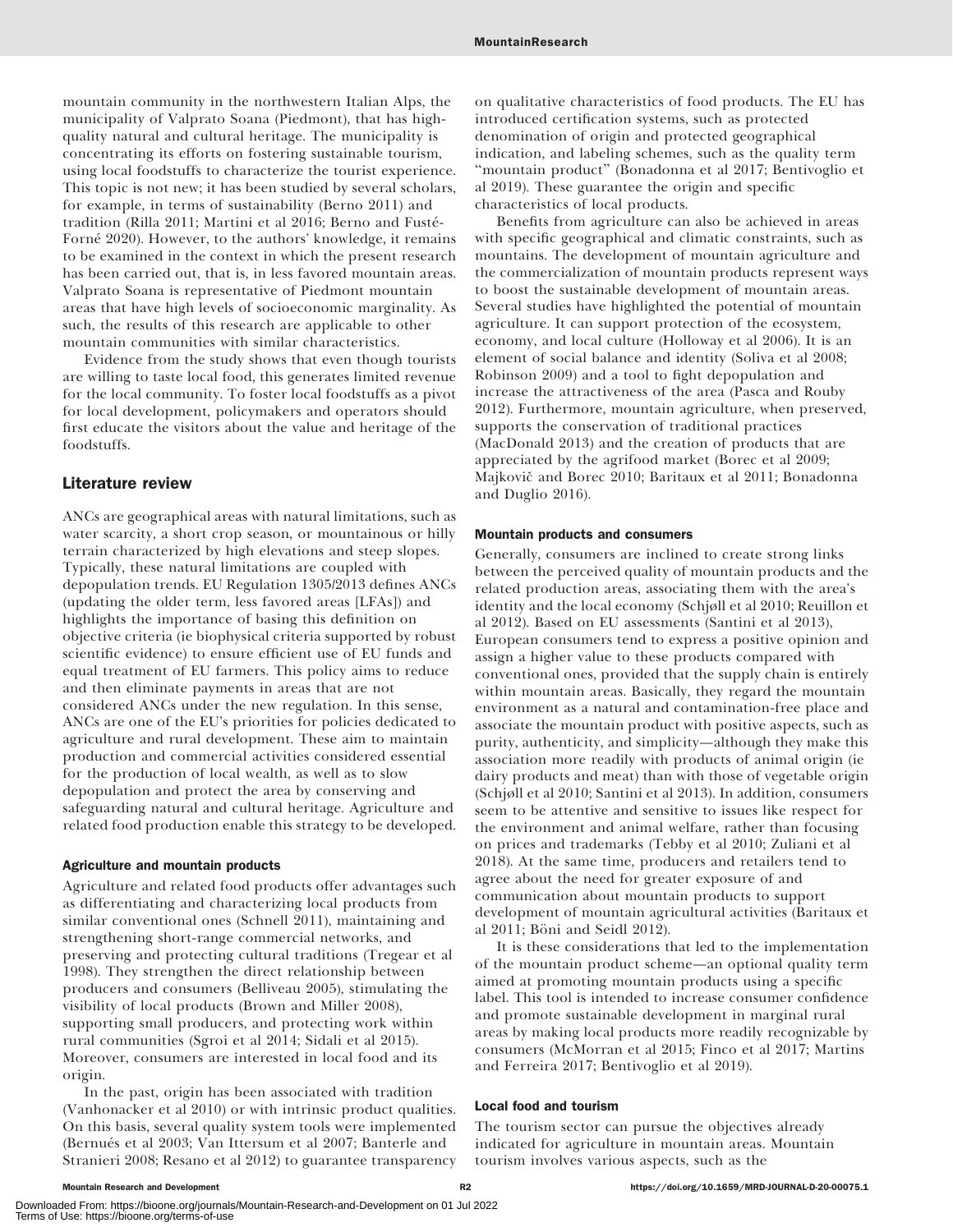geomorphological characteristics of the area with its related fauna and flora, as well as social and cultural heritage. These elements are assessed by tourists, who focus their attention on particular aspects of the mountains to satisfy a range of needs, such as relaxation, sport activities, wellness, culture, and food (Cater 2015; Duglio and Beltramo 2019; Giachino et al 2020).

Food is considered a key element in designing a tourism product (Jenkins 1999; Bukharov and Berezka 2018; Ermolaev et al 2019), and it is a specific component of a tourism experience (Quan and Wang 2004; Kivela and Crotts 2006; Horng and Tsai 2010; Bukharov and Berezka 2018; Rachão et al 2020). In this context, local food plays an important role in motivating travel (Sanchez-Cañizares and Castillo-Canalejo 2015) and in characterizing tourism destinations (Cohen and Avieli 2004; Okumus et al 2007; Cardoso et al 2019). Moreover, the food heritage of a specific area creates both sensorial and sociocultural values. This cocreation involves historical and environmental factors that extend the meaning of local food and increase the value of the area (Tregear et al 1998; Sims 2009; Vanhonacker et al 2010).

Food is therefore an important element of tourism in rural areas. It supports the tourism industry by enhancing rural culture and facilitating the integration of rural traditions and the local environment, for example, cheese production (Fusté-Forné 2015; Marcoz et al 2016; Ermolaev et al 2019; Folgado-Fernández et al 2019). Sometimes, local stakeholders (particularly farmers and tourism operators, as well as local associations and public entities, like parks) support the link between local food and rural tourism. In these cases, collaboration and communication are essential. Local stakeholders can work together and introduce elements of innovation to increase local activities, such as tourism (Kumer et al 2019), and they can improve profitable collaboration among them (Skordili and Tsakopoulou 2019).

In this context, food and culinary tourism emerge as important elements of visiting mountain areas. For instance, a study by Giachino et al (2020) underlined how the millennial generation chooses mountain travel destinations for 6 main reasons that are differentiated by importance based on seasonality, except for food and wine, which are not influenced by the seasons.

Few studies have focused on the link between tourism and local food. Fusté-Forné (2019) highlighted the role of a specific food, mushrooms, in defining local culture and community identity and the seasonality of tourism in a harsh environment.

Duglio et al (2019) evidenced that stakeholders stress the importance of 3 elements to safeguard and enhance the characteristics of a mountain area: regional promotion, collaboration among operators, and the offer of local food products. In this case, local food is identified as a key element to improve the touristic appeal of the area and increase local income.

The preceding considerations show that the link between tourism and local products in mountain areas, especially less favored ones, still needs to be thoroughly investigated with regard to the role of mountain foodstuffs as an engine for tourism.

This study has 2 main research hypotheses. Based on the cited studies, and as pointed out by Berno and Fusté-Forné (2020), it may be expected that tourists want to sample local food products. Consequently, it is likely that this will have a positive effect in terms of economic returns for local operators.

# Material and methods

### The area of investigation

The research hypotheses were tested with reference to the specific context of a marginal mountain area in the northwestern Italian Alps, the municipality of Valprato Soana. This is a small mountain community in Piedmont Region, about 70 km from the main regional center, the city of Turin (Figure 1).

The municipality of Valprato Soana (45°31′18.12″N, 07°33′0.36″E) covers a huge area of about 7157 ha, of which 4941.7 ha (68.8%) are within the borders of Italy's oldest national park, the Gran Paradiso National Park, established in 1922. The 114 inhabitants of Valprato Soana are dispersed across the main center and its 14 surrounding villages.

The case study area was selected because of its high level of socioeconomic marginality. From a socioeconomic viewpoint, Valprato Soana is marked by one of the lowest marginal values in Piedmont Region, namely, -0.424, as indicated by the Piedmont Institute for Socioeconomic Research (IRES Piemonte) in its report on the marginality index for all Piedmontese mountain municipalities (Crescimanno et al 2008; IRES Piemonte 2016). Valprato Soana is representative of Piedmont mountain communities with high socioeconomic marginality levels: It covers a large area ( $>$ 50 km<sup>2</sup>, like 30% of the mountain municipalities in Piedmont), has a limited number of inhabitants  $(<500$ , like 45% of the mountain municipalities), uses less than 10% of its area for agriculture (like 40% of the mountain municipalities), and has a limited number of farms (fewer than 10 farms and 5 breeding operators, as is the case for 30 and 26%, respectively, of the mountain municipalities) (IRES Piemonte 2016). This makes Valprato Soana an interesting and representative case study.

Valprato Soana's local economy is strongly characterized by the agriculture and tourism sectors. Three local farms use an agricultural area of 104 ha. Although crops are marginal products, livestock breeding represents the main agricultural activity, with about 400 head of cattle and 500 small ruminants scattered across 14 grazing areas during the summer season (Duglio et al 2019). For the tourism sector, a recent analysis (Duglio et al 2019) counted 2 hotels, a guesthouse, a mountain bivouac, and a mountain hut, offering a total of 54 beds. There are no retailers operating in Valprato Soana; instead, they are concentrated in the adjacent municipality of Ronco Canavese.

Official tourism statistics provided by the regional tourism office for the period of 2015–2018 clearly show an increase in both tourist arrivals and tourist presence. The most recent available data for 2017 (Regione Piemonte 2018) reported 689 arrivals (there were 375 in 2015) and 1204 tourists staying in the region (484 in 2015), with an average length of stay of 1.8 d/person (1.4 in 2015). The percentage of foreign tourists is still low and accounts for about 15% of all visitors. As far as domestic tourists are concerned, this area is mostly visited by day-trippers (Duglio et al 2019). To assess our research hypotheses on the potential pivotal role of local foodstuffs in fostering tourism in this area, we decided to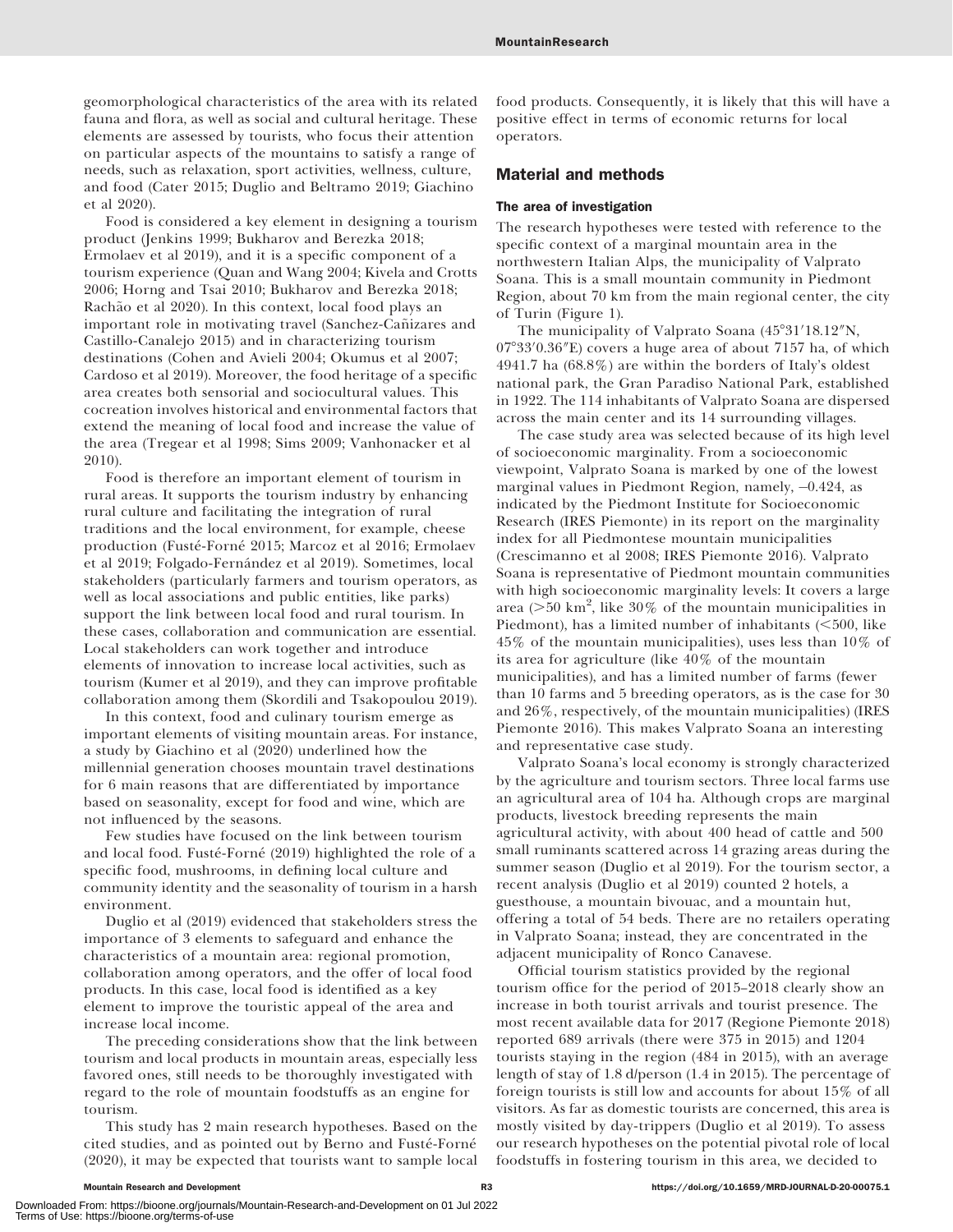#### FIGURE 1 The study area. (Map by the authors)



engage Valprato Soana tourists for a better understanding of their behaviors toward local food products.

#### Data collection and analysis

Data on visitor behaviors were collected during the 2018 summer season using an online questionnaire created with the Google Module platform. Respondents were randomly selected at the 2 tourism parking areas, located in the villages of Campiglia Soana and Piamprato Soana, respectively, on all weekends from mid-May to mid-September 2018.

To facilitate participation in the online survey, on the weekend before the collection phase, the project goals were presented, alerting tourists to the questionnaire that was coming soon. Furthermore, tourists were asked to provide their email addresses so that the researchers could send them the questionnaire link on the following Thursday. This method covers different expenditure typologies (Stynes and White 2006). In addition, collecting spending data straight after the visit reduced the negative effect of response bias (Dillman et al 2014). Moreover, to avoid multiple responses, respondents could only fill in the questionnaire once.

As a result, 697 email addresses were collected during the season, and 507 respondents participated in the research (72.7%). Participants were asked to specify their origin, who they were visiting the area with, the visit activity, and whether this was their first tourism experience in the area. Next, tourists were asked about their behavior relating to

purchasing local food products in terms of both the product category and the cost of their purchases.

The proposed categories considered products produced in the Soana Valley, as well as products used by local restaurants in local recipes: Toma cheese, local bread, honey, Genepì liqueur, Soana Valley ham, Soana Valley mocetta (a specific kind of salami), Gran Paradiso beer, and some minor foodstuffs (butter and bakery products).

To estimate tourists' spending, price classes were first expressed in euros. The Google currency converter (dated 4 May 2018, at the beginning of the email collection step) was used to convert euros into US dollars ( $\epsilon$  1 = US\$ 1.20). We decided to consider 3 scenarios: in the conservative scenario, each purchase was considered to be at the bottom of the corresponding price class ( $\in$  1 [US\$ 1.20],  $\in$  11 [US\$ 13.16], etc), in the average scenario, each purchase was considered to be in the middle of the corresponding price class ( $\epsilon$  5 [US\$ 5.98],  $\epsilon$  15 [US\$ 17.95], etc), and in the liberal scenario, each purchase was at the top of the corresponding class ( $\epsilon$  10 [US\$ 11.96], E 20 [US\$ 23.92], etc).

Furthermore, a specific question on tasting local recipes was posed. Lastly, respondents were asked to give their opinion of the food services on a Likert scale  $(1 = \text{totally})$ unsatisfied,  $5 =$  totally satisfied).

Questions on tourists' behaviors with respect to local food products were subjected to analysis using descriptive statistics, contingency tables, Cramér's V (PC), and Pearson and Spearman correlation coefficients. Kruskal–Wallis  $\chi^2$ and Mann–Whitney tests were performed for the visitors'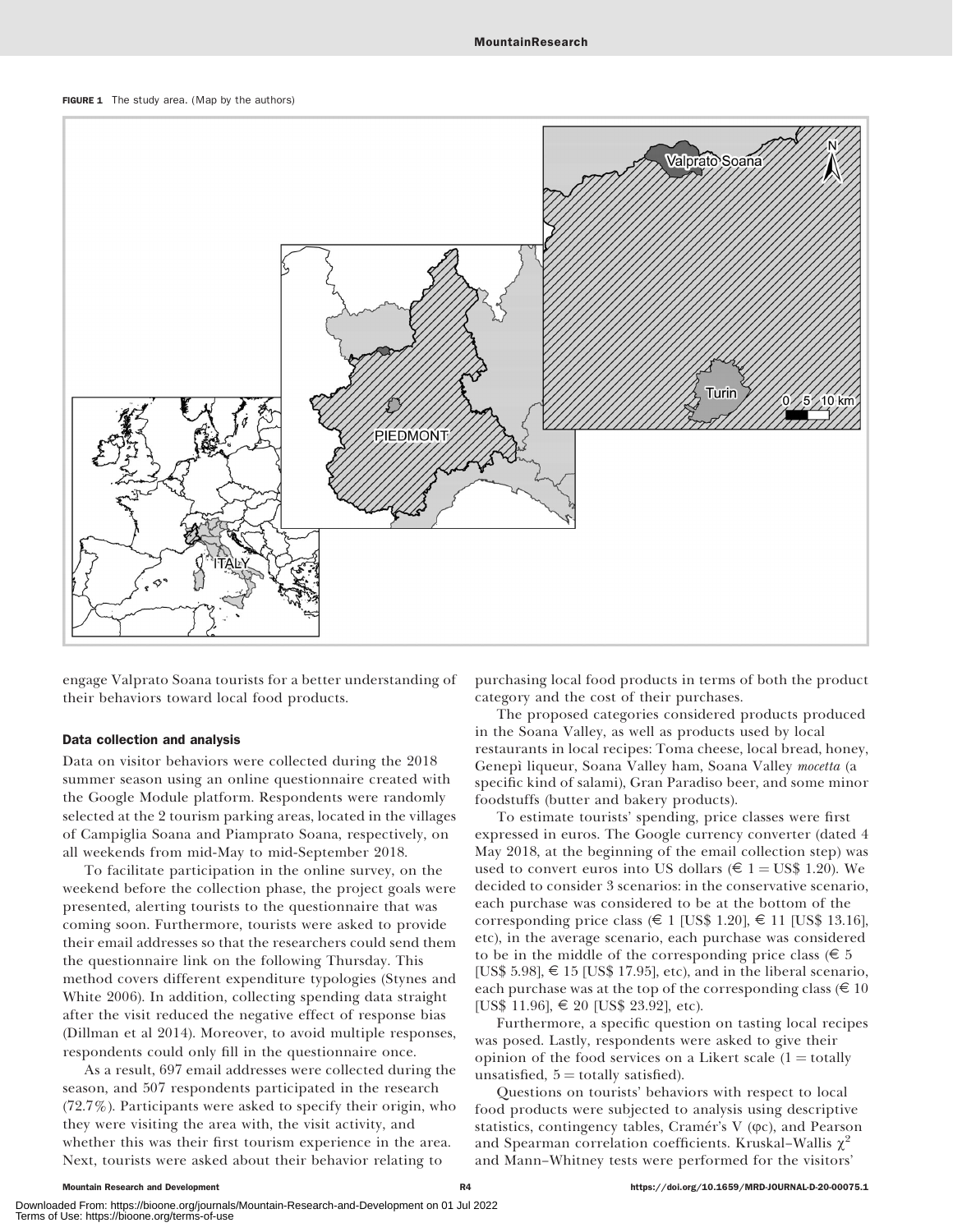behaviors and opinions on food services. Data were processed using SPSS statistics software, version 26.

# Results

Most participants were men (54.8%) aged between 46 and 55  $(26.8\%)$ , with a senior high-school education  $(48.9\%)$ ; many visitors had an advanced degree  $(41.4\%; 4.1\%$  with a PhD), as shown in Table 1. For 25.8% of the sample, it was their first tourism experience in Valprato Soana.

Tourists were asked to state the municipality from which they came. Of 507 tourists, 443 were from only 7 Italian provinces, concentrated in 3 main regions: Piedmont, Lombardy, and Aosta Valley. A more detailed investigation showed that 79.5% of them came from the city of Turin, located only 70 km from the ANC study area of Valprato Soana, highlighting how this destination is characterized by proximity tourism. Milan ( $n = 21$ ; 4.1%) and Aosta ( $n = 9$ ; 1.8%) represent the second and third most frequent origins, followed by other minor destinations equally divided between Piedmont (Alessandria and Biella) and Lombardy (Como and Varese). The remaining visitor origins, contained in the category "others"  $(n = 64)$ , were scattered among all northern Italian regions. This category also contained 12 respondents from abroad (2.4%): 8 from European countries and 5 from other continents (North America and Australia).

To perform a more detailed analysis, we decided to define origin classes based on the distance from the tourists' residences by calculating the distance in kilometers between the Valprato Soana town hall and the tourists' town halls, using Google maps. Then, tourists were classified into 5 classes, as reported in Table 1. The data show that 68.8% of the respondents came from a place less than 75 km from Valprato Soana.

Finally, visitors were asked to indicate with whom they traveled to Valprato Soana. ''With my partner,'' ''with friends,'' and ''with my family'' together represented more than 90% of the respondents.

Table 2 first reports the tourists' activities when visiting Soana Valley, followed by respondents' behavior with respect to purchasing local food products. Even if visitors' activities were mainly related to outdoor pursuits (mostly hiking) and leisure, gastronomy represented the third most reported reason for visiting the valley. In Soana Valley, 58.2% of the participants affirmed that they had purchased local food products. Of the 295 tourists who decided to buy local foodstuffs, only 72 (24.4%) were visiting the valley for the first time, and 210 (71.2%) already knew the products. Specifically considering the buyer subcluster, only 33 of 210 respondents (15.7%) were new tourists to the area. Visitors traveling with family were more inclined to purchase local food products: 65.8% of travelers ''with my family'' compared with 56.3% of travelers ''with my partner'' and 51.7% of those ''with friends.''

To give a deeper insight into the visitors' behaviors toward local food products, both Pearson and Spearman correlation coefficients were used, as reported in Table 3. Both tests evidence a strong correlation between staying overnight in the area and having tested or purchased local food products, as well as having visited the valley for gastronomy experiences ( $P < 0.01$ ). There was another strong correlation between purchasing local foodstuffs and

| <b>Variable</b>                   |                            |                | Frequency Percentage |
|-----------------------------------|----------------------------|----------------|----------------------|
| Gender                            | <b>Male</b>                | 278            | 54.8                 |
|                                   | <b>Female</b>              | 229            | 45.2                 |
| Age $(y)$                         | $<$ 16                     | $\mathbf{1}$   | 0.2                  |
|                                   | $16 - 25$                  | 35             | 6.9                  |
|                                   | $26 - 35$                  | 89             | 17.6                 |
|                                   | $36 - 45$                  | 97             | 19.1                 |
|                                   | $46 - 55$                  | 136            | 26.8                 |
|                                   | $56 - 65$                  | 107            | 21.1                 |
|                                   | $>65$                      | 42             | 8.3                  |
| <b>Education</b>                  | <b>Elementary school</b>   | 3              | 0.6                  |
|                                   | Junior high school         | 46             | 9.1                  |
|                                   | <b>Senior high school</b>  | 248            | 48.9                 |
|                                   | <b>Degree</b>              | 210            | 41.4                 |
| <b>Origin</b>                     | <b>Torino</b>              | 385            | 79.5                 |
| (provinces)                       | <b>Milano</b>              | 21             | 4.1                  |
|                                   | Aosta                      | 9              | 1.8                  |
|                                   | <b>Alessandria</b>         | 8              | 1.6                  |
|                                   | <b>Biella</b>              | 7              | 1.4                  |
|                                   | Como                       | $\overline{7}$ | 1.4                  |
|                                   | <b>Varese</b>              | 6              | 1.2                  |
|                                   | <b>Others</b>              | 64             | 12.6                 |
| Origin (km from<br>destination)   | $30$                       | 69             | 13.6                 |
|                                   | $30 - 50$                  | 141            | 27.8                 |
|                                   | $51 - 75$                  | 139            | 27.4                 |
|                                   | 76-100                     | 41             | 8.1                  |
|                                   | >100                       | 117            | 23.1                 |
| <b>First visit in</b><br>the area | <b>Yes</b>                 | 131            | 25.8                 |
|                                   | <b>No</b>                  | 376            | 74.2                 |
| <b>Travel category</b>            | <b>Alone</b>               | 27             | 5.3                  |
|                                   | With my partner            | 174            | 34.3                 |
|                                   | <b>With friends</b>        | 145            | 28.6                 |
|                                   | With my family             | 149            | 29.4                 |
|                                   | With an organized<br>group | 12             | 2.4                  |

having lunch or dinner in the area ( $P < 0.01$ ). However, both tests evidence a significant inverse correlation between first travel experience in the area and knowledge of the local products that have been purchased by tourists. There was no correlation between the traveler categories and the purchase of local foodstuffs. When purchasing local food, the average

Downloaded From: https://bioone.org/journals/Mountain-Research-and-Development on 01 Jul 2022 Terms of Use: https://bioone.org/terms-of-use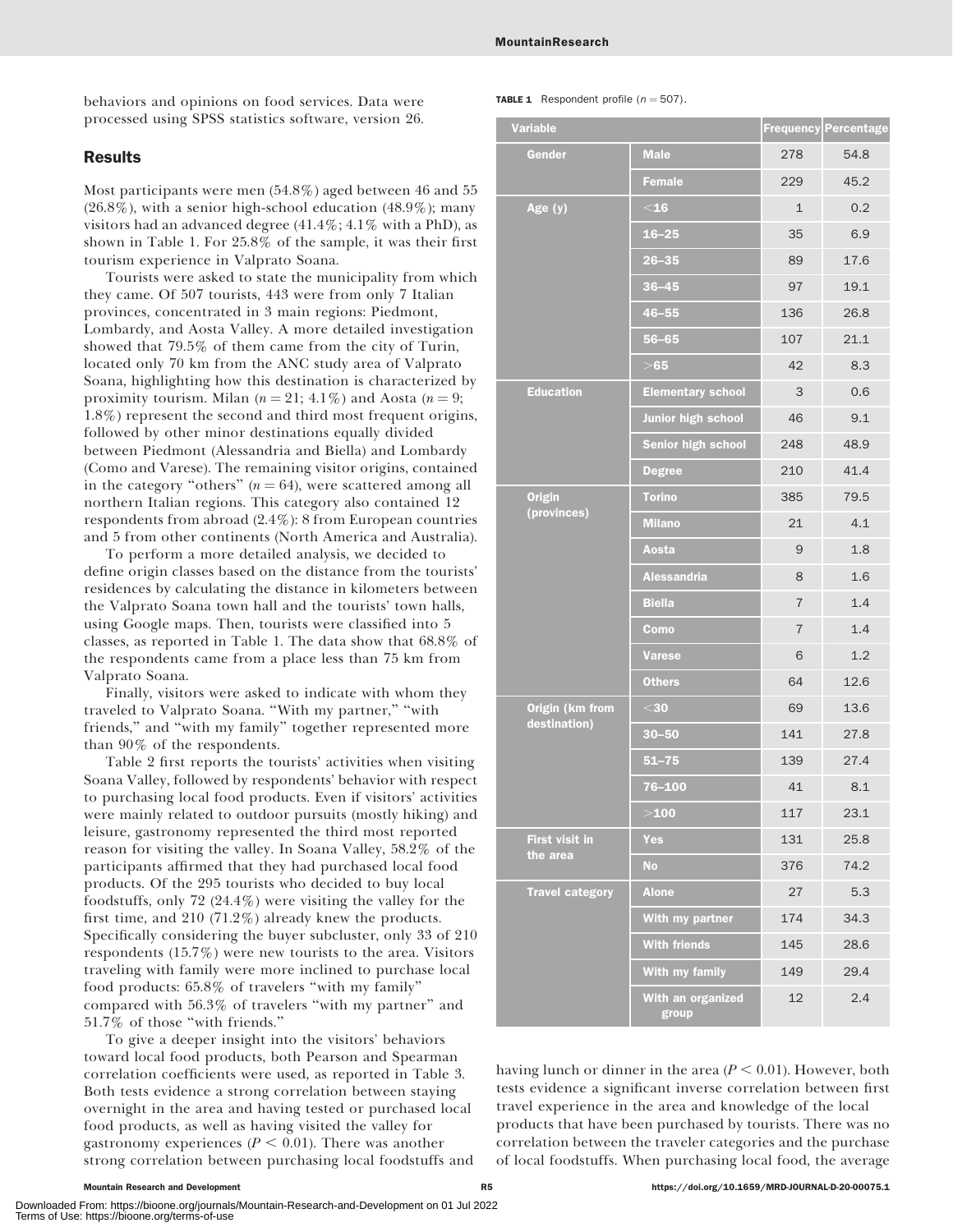| <b>TABLE 2</b> Tourist behavior ( $n = 507$ ). |  |
|------------------------------------------------|--|
|------------------------------------------------|--|

| <b>Variable</b>                                            | <b>Frequency</b>                | Percentage |      |
|------------------------------------------------------------|---------------------------------|------------|------|
| <b>Activity</b><br>$(n = 918)$                             | <b>Hiking</b>                   | 369        | 40.2 |
|                                                            | <b>Relaxing</b>                 | 254        | 27.7 |
|                                                            | Gastronomy                      | 108        | 11.8 |
|                                                            | <b>Skiing</b>                   | 39         | 4.2  |
|                                                            | <b>Mountain biking</b>          | 31         | 3.4  |
|                                                            | <b>Mountain climbing</b>        | 30         | 3.3  |
|                                                            | <b>Snowshoeing</b>              | 20         | 2.2  |
|                                                            | <b>Cycling</b>                  | 19         | 2.1  |
|                                                            | <b>Mountain running</b>         | 16         | 1.7  |
|                                                            | <b>Other activities</b>         | 32         | 3.5  |
| <b>Purchase of</b>                                         | <b>Yes</b>                      | 295        | 58.2 |
| local food<br>products<br>$(n = 507)$                      | <b>No</b>                       | 212        | 41.8 |
| If yes: I already<br>knew these<br>products<br>$(n = 295)$ | Yes                             | 210        | 71.2 |
|                                                            | <b>No</b>                       | 85         | 28.8 |
| <b>Product</b><br>typology<br>$(n = 832)$                  | <b>Toma cheese</b>              | 235        | 28.2 |
|                                                            | <b>Local bread</b>              | 102        | 12.3 |
|                                                            | <b>Honey</b>                    | 101        | 12.1 |
|                                                            | <b>Other bakery</b><br>products | 88         | 10.6 |
|                                                            | Genepì liqueur                  | 79         | 9.5  |
|                                                            | <b>Soana Valley</b><br>mocetta  | 71         | 8.5  |
|                                                            | <b>Butter</b>                   | 58         | 7.0  |
|                                                            | Soana Valley ham                | 56         | 6.7  |
|                                                            | Gran Paradiso beer              | 21         | 2.5  |
|                                                            | <b>Other products</b>           | 21         | 2.5  |

number of items purchased was 2.83 per person, concentrated on the following 3 commodities: cheese (235 times), bread (102 times), and honey (101 times).

Moreover, respondents were asked to state their expenditure by selecting a suggested price class for different kinds of potential local purchases (Table 4). In the table, price classes were first expressed in euros and then converted into US dollars ( $\epsilon$  1 = US\$ 1.20).

First, 41.8% of participants did not purchase local food products. Second, the most selected price classes were the lowest: 19.5% spent from € 1 (US\$ 1.20) to € 10 (US\$ 11.96), and 20.7% spent from  $\in$  11 (US\$ 13.16) to  $\in$  20 (US\$ 23.92). These results confirm the finding of Qi et al (2017) that the price of local products can represent a barrier to their purchase.

Even considering the best possible scenario, the liberal scenario, the total estimated revenue was  $\epsilon$  6710 (US\$ 8028), with average tourist expenditure being about  $\epsilon$  22.80 (US\$) 27.29) for 294 respondents, one missing datum. Assuming the average scenario, the total estimated revenue decreased to € 5200 (US\$ 6221), or € 16.70/person (US\$ 19.98/person), and assuming a conservative scenario, it dropped to  $\epsilon$  3984  $(US$ 4766)$ , or  $\in$  13.60/person (US\$ 16.27/person).

Finally, consideration was given to tourists' behavior and the food services, as reported in Table 5. This aspect is consistent with the research goal, because it may be considered an indirect indicator of the role of local food products for the hospitality sector, considering that the previously mentioned local produce (cheeses, butter, salami, honey, etc) represent important raw materials for local recipes.

As far as food services were concerned, 238 tourists (70.8%) who had their lunch or dinner in the valley restaurants ( $n = 336$ ) tasted local recipes. The contingency analysis of tourists' behavior shows that 64 respondents who tried local recipes ( $n = 238, 26.9\%$ ) were visiting the area for the first time. For this specific case, however, the Cramér's V  $(\varphi c)$  between the "I tasted local recipes" and the "First time" in Valprato'' variables was only 0.027, thus displaying no link between the 2 variables. Furthermore, extracting the cluster of those who had both purchased products and had their lunch or dinner in the valley ( $n = 219$ ) showed that 172 respondents (78.5%) had tried local recipes (36 tourists stated ''no'' and 10 tourists stated ''I do not know'').

Moreover, and in light of recent studies pointing out that tourists' tasting of local dishes is an important part of travel experiences (Sanchez-Cañizares and Castillo-Canalejo 2015; Sengel et al 2015), we decided to insert an assessment field for food services to give an indirect indication of the relation between the local food and the perception of the quality of the tourism sector. Therefore, tourists were asked to assess the food services based on a Likert scale from 1 (totally unsatisfied) to 5 (totally satisfied). The weighted average value was 3.4 of 5. For this topic, a Kruskal–Wallis  $\chi^2$  test was performed to verify the existence of statistically significant differences in terms of education, origin (distance in kilometers), age classes, and traveler categories, whereas a Mann–Whitney test was carried out to verify differences in terms of gender and in terms of first or not first visit to Valprato Soana (Table 6). The tests showed significant differences for education and age (at  $P < 0.10$ ).

# **Discussion**

The first important aspect in assessing the role of local food in tourism in the area is related to the origin of tourists. Data show that the Soana Valley is mostly visited by day tourists, with only 32.1% of the respondents staying overnight in the valley. This contributes to explaining the low average length of stay (1.8 d/person) and can affect the way tourists interact with local operators and their knowledge of the local heritage. This aspect is consistent with other studies that highlight how mountain tourism satisfies a vast range of needs, such as relaxation, sporting activities, and wellness, as well as food consumption (Giachino et al 2020), particularly of local products (Andersson et al 2017). However, gastronomy is never the only activity in Valprato Soana but is always associated with other aims, especially hiking and relaxing, which are the main activities carried out by tourists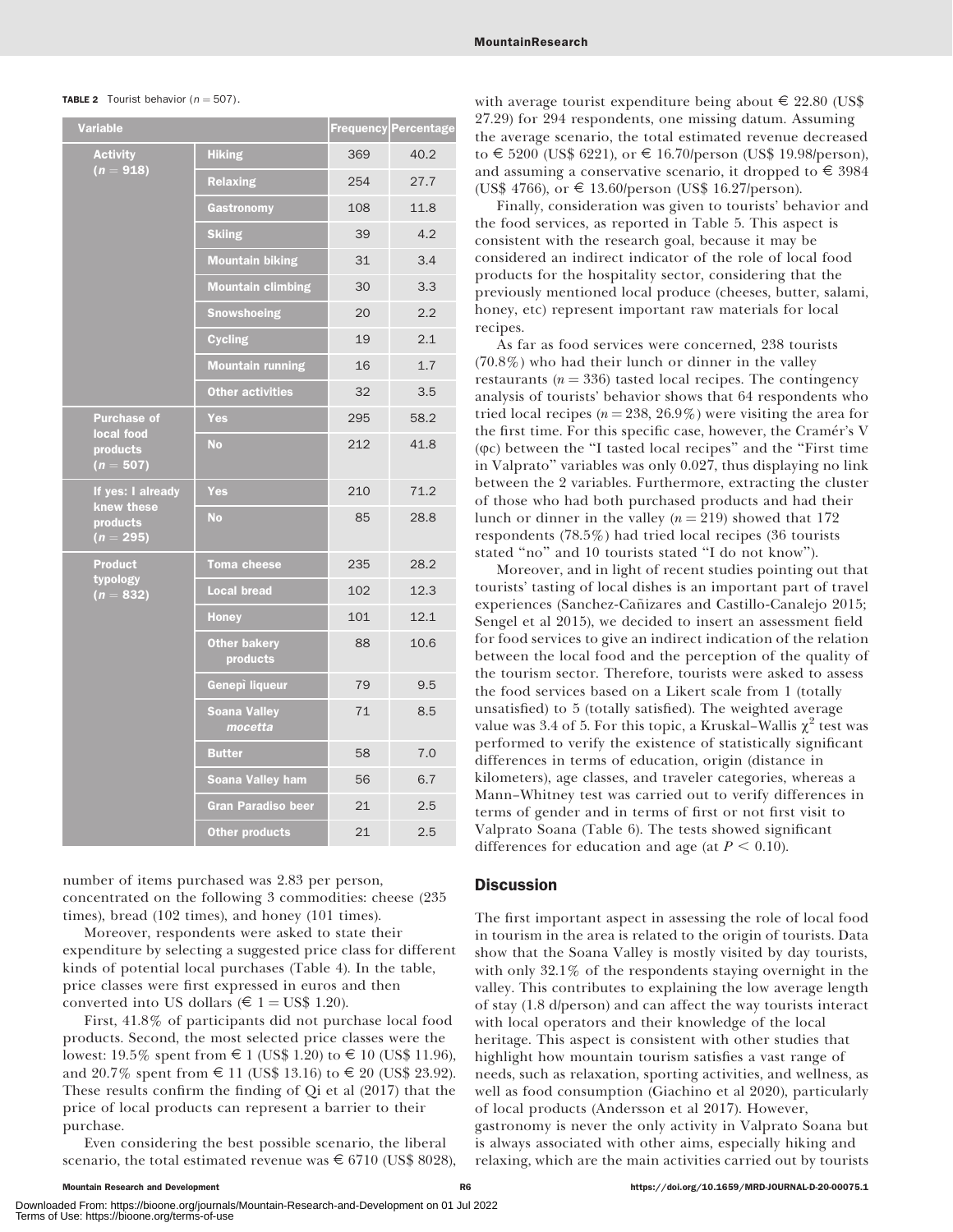#### TABLE 3 Correlation analysis.

| <b>Variable</b>                                        | With whom<br>you<br>traveled | <b>First travel</b><br>experience<br>in the area | Gastronomy<br>activity | Did you stay<br>overnight<br>in the<br>area? | Did you<br>have lunch<br>or dinner<br>in the area? | Did you<br>purchase<br>local<br>foodstuffs? | Did you<br>know these<br>products before<br>purchasing<br>them? | <b>Origin</b><br>distance<br>in km) |
|--------------------------------------------------------|------------------------------|--------------------------------------------------|------------------------|----------------------------------------------|----------------------------------------------------|---------------------------------------------|-----------------------------------------------------------------|-------------------------------------|
| <b>Pearson correlation coefficients</b>                |                              |                                                  |                        |                                              |                                                    |                                             |                                                                 |                                     |
| With whom you traveled                                 | 1.000                        |                                                  |                        |                                              |                                                    |                                             |                                                                 |                                     |
| First travel experience in the<br>area                 | 0.020                        | 1.000                                            |                        |                                              |                                                    |                                             |                                                                 |                                     |
| <b>Gastronomy activity</b>                             | $-0.026$                     | 0.048                                            | 1.000                  |                                              |                                                    |                                             |                                                                 |                                     |
| Did you stay overnight in the<br>area?                 | $-0.035$                     | $0.105*$                                         | $0.161**$              | 1.000                                        |                                                    |                                             |                                                                 |                                     |
| Did you have lunch or dinner<br>in the area?           | $-0.030$                     | 0.011                                            | $0.216**$              | $0.366**$                                    | 1.000                                              |                                             |                                                                 |                                     |
| Did you purchase local<br>foodstuffs?                  | $-0.069$                     | $-0.039$                                         | $0.223**$              | $0.301**$                                    | $0.199**$                                          | 1.000                                       |                                                                 |                                     |
| Did you know these products<br>before purchasing them? | 0.067                        | $-0.318**$                                       | $-0.058$               | $-0.038$                                     | 0.019                                              |                                             | 1.000                                                           |                                     |
| Origin (distance in km)                                | $-0.052$                     | $-0.351**$                                       | $-0.088$               | $-0.330**$                                   | $-0.071$                                           | $-0.074$                                    | $0.246**$                                                       | 1.000                               |
| <b>Spearman correlation coefficients</b>               |                              |                                                  |                        |                                              |                                                    |                                             |                                                                 |                                     |
| With whom you traveled                                 | 1.000                        |                                                  |                        |                                              |                                                    |                                             |                                                                 |                                     |
| First travel experience in the<br>area                 | 0.039                        | 1.000                                            |                        |                                              |                                                    |                                             |                                                                 |                                     |
| <b>Gastronomy activity</b>                             | $-0.032$                     | 0.048                                            | 1.000                  |                                              |                                                    |                                             |                                                                 |                                     |
| Did you stay overnight in the<br>area?                 | $-0.025$                     | $0.105*$                                         | $0.161**$              | 1.000                                        |                                                    |                                             |                                                                 |                                     |
| Did you have lunch or dinner<br>in the area?           | $-0.018$                     | 0.011                                            | $0.216**$              | $0.366**$                                    | 1.000                                              |                                             |                                                                 |                                     |
| Did you purchase local<br>foodstuffs?                  | $-0.067$                     | $-0.039$                                         | $0.223**$              | $0.301**$                                    | $0.199**$                                          | 1.000                                       |                                                                 |                                     |
| Did you know these products<br>before purchasing them? | 0.064                        | $-0.318**$                                       | $-0.058$               | $-0.038$                                     | 0.019                                              |                                             | 1.000                                                           |                                     |
| Origin (distance in km)                                | $-0.063$                     | $-0.439**$                                       | $-0.043$               | $-0.380**$                                   | $-0.069$                                           | $-0.079$                                    | $0.271**$                                                       | 1.000                               |

\*\*Correlation significant at the 0.01 level.

\*Correlation significant at the 0.05 level.

in this area. Further analysis showed that gastronomy was associated with hiking 19 times, relaxing 16 times, and both 61 times. Nonetheless, as highlighted by López-Guzmán and Sánchez-Cañizares (2012), the local cuisine, although not the main motivation for tourists' visit, plays a considerable part in the perception of the experience.

This last consideration seems to be confirmed by the number of tourists who purchased local food (58.2%;  $n =$ 507). Cramér's V ( $\varphi$ c) for the variables "first time in Valprato Soana'' and ''I purchased local food products'' was 0.039, showing a very low connection between the 2 variables. However, Cramér's V (pc) between "I already knew these products'' and ''first time in Valprato'' was 0.318, showing a good link between the 2 items. Therefore, our results prove that it is less probable that visitors will purchase local food

products during their first visit but mostly because they are not aware of their existence. This evidence is supported by both Pearson and Spearman tests. However, tourists who stayed in the Soana Valley also had their lunch or dinner in the valley and purchased local food products.

The average number of purchased items, together with all proposed food and beverage categories being appreciated by tourists, confirms tourists' interest and that tasting and purchasing local products enhances the tourist experience (Sengel et al 2015; Sims 2009). Even though local foodstuffs seem to be generally appreciated by tourists, the economic return for local operators remains limited. More than 40% of survey participants did not purchase local food products, and the willingness to pay on the part of those who decided to taste them remains low, as evidenced by our 3 scenarios.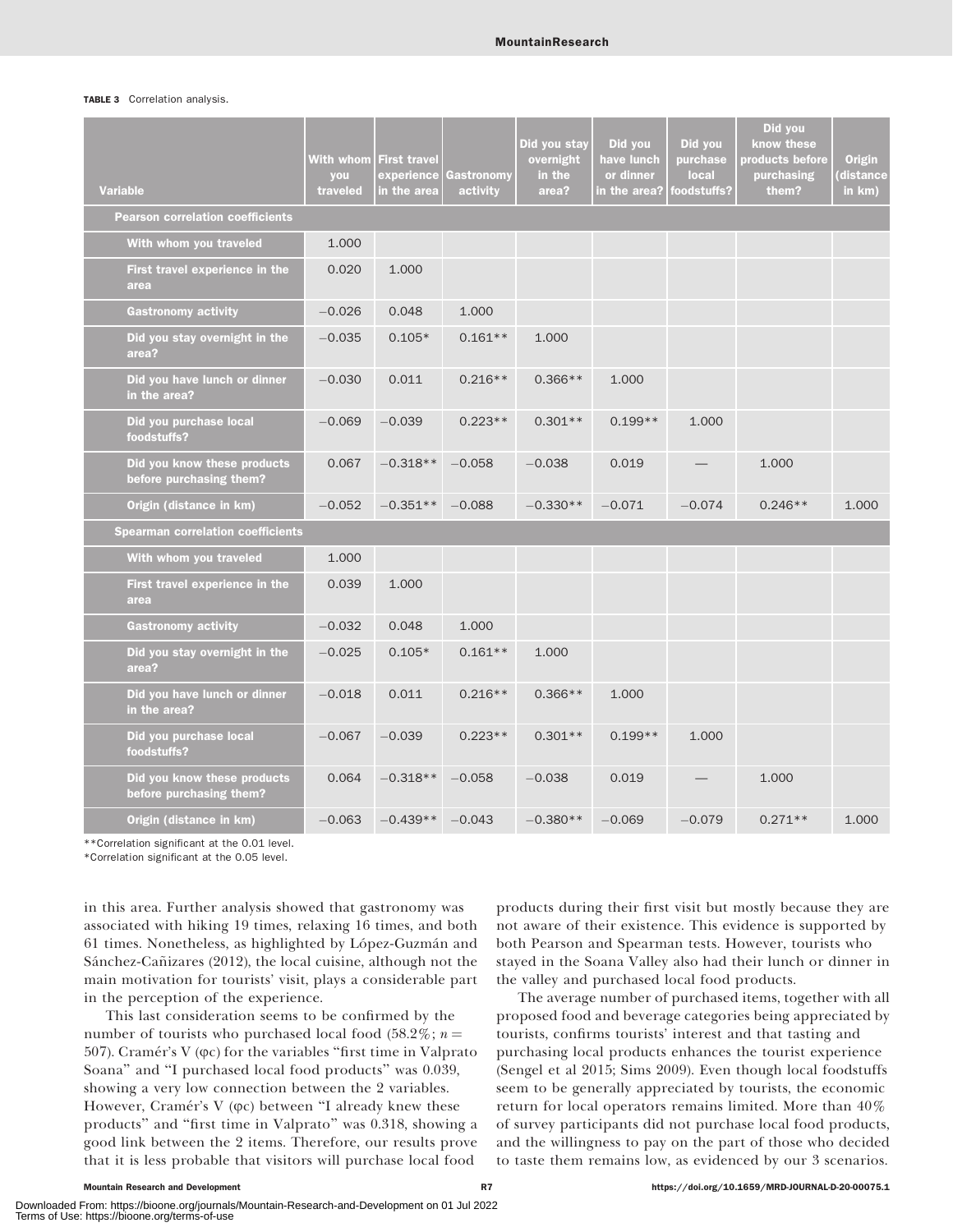#### **TABLE 4** Tourist expenditure in local food products  $(n = 507)$ .

| <b>Variable</b>                                       |                                            |                | <b>Frequency Percentage</b> |
|-------------------------------------------------------|--------------------------------------------|----------------|-----------------------------|
| <b>Expenditure estimation</b>                         | From $\in$ 1 to 10 (US\$ 1.20–11.96)       | 99             | 19.5                        |
| for purchasing local<br>foodstuffs in $\in$ (in US\$) | From $\in$ 11 to 20 (US\$ 13.16–23.92)     | 105            | 20.7                        |
|                                                       | From $\in$ 21 to 30 (US\$ 25.12-35.89)     | 55             | 10.8                        |
|                                                       | From $\in$ 31 to 40 (US\$ 37.08–47.85)     | 20             | 3.9                         |
|                                                       | From $\in$ 41 to 50 (US\$ 49.04–59.82)     | 5              | 1.0                         |
|                                                       | From $\in$ 51 to 60 (US\$ 61.01–71.77)     | 5              | 1.0                         |
|                                                       | From $\in$ 61 to 70 (US\$ 72.97–83.73)     | $\overline{2}$ | 0.4                         |
|                                                       | From $\in$ 71 to 80 (US\$ 84.93–95.70)     | $\mathbf{1}$   | 0.2                         |
|                                                       | From $\in$ 81 to 90 (US\$ 96.89–107.66)    | $\Omega$       | 0.0                         |
|                                                       | From $\in$ 91 to 100 (US\$ 108.85–119.64)  | $\Omega$       | 0.0                         |
|                                                       | From $\in$ 101 to 150 (US\$ 120.82-179.43) | $\Omega$       | 0.0                         |
|                                                       | From $\in$ 151 to 200 (US\$ 180.63-239.28) | $\mathcal{P}$  | 0.4                         |
|                                                       | No purchase                                | 212            | 41.8                        |
|                                                       | <b>Missing</b>                             | $\mathbf{1}$   | 0.2                         |

In terms of food services, tourists' interest in local foodstuffs is confirmed by those who had lunch or dinner in the restaurants of the valley deciding to taste local recipes  $(70.8\%; n = 336)$ . Moreover,  $33.9\%$  of visitors had local food products twice during their visit to Valprato Soana, as both dining experiences and purchases. In assessing local food services, tourists were moderately satisfied (averaging 3.4 points out of 5;  $n = 287$ ), and the Kruskal–Wallis  $\chi^2$  test shows that those with a high level of education and between the ages of 46 and 65 are more inclined to score 4 or 5 of 5. These results are consistent with the insights provided by López-Guzmán and Sánchez-Cañizares (2012) in underlining how a "cultured" tourist is more likely to highly appreciate gastronomy and food services.

As with all field-based research projects, this study has some limitations. The main limitation is the tourist sample

| <b>TABLE 5</b> Food services $(n = 507)$ . |  |
|--------------------------------------------|--|
|                                            |  |

| <b>Variable</b>                                                                                                     |                               | <b>Frequency Percentage</b> |      |
|---------------------------------------------------------------------------------------------------------------------|-------------------------------|-----------------------------|------|
| <b>Lunch or dinner in Soana Valley?</b>                                                                             | <b>Yes</b>                    | 336                         | 66.3 |
| $(n = 507)$                                                                                                         | <b>No</b>                     | 171                         | 33.7 |
| Did you taste local recipes?                                                                                        | <b>Yes</b>                    | 238                         | 70.8 |
| $(n = 336)$                                                                                                         | <b>No</b>                     | 79                          | 23.5 |
|                                                                                                                     | I do not know                 | 19                          | 5.7  |
| <b>Food services assessment:</b><br>$\mathbf{1} =$ totally unsatisfied to<br>$5 =$ totally satisfied<br>$(n = 336)$ | 1                             | 18                          | 5.4  |
|                                                                                                                     | $\overline{2}$                | 26                          | 7.7  |
|                                                                                                                     | $\overline{\mathbf{3}}$       | 103                         | 30.7 |
|                                                                                                                     | $\overline{4}$                | 99                          | 29.5 |
|                                                                                                                     | 5                             | 41                          | 12.2 |
|                                                                                                                     | I cannot answer this question | 49                          | 14.6 |

Downloaded From: https://bioone.org/journals/Mountain-Research-and-Development on 01 Jul 2022 Terms of Use: https://bioone.org/terms-of-use

 $(n = 507)$ , which was selected randomly. The survey was conducted because previous studies and detailed tourism statistics were not available for this area, which is a secondary tourism destination compared with other mountain destinations in this part of the Italian Alps. This research represents a first attempt in Soana Valley to analyze tourist behaviors toward local food products. The results are therefore exploratory, but they provide an important base for further research activities in this field. Because the Soana Valley is representative of many other inner mountain areas in the region, results and considerations from this study may be of interest to other communities. Additional efforts should be made to encompass considerations of non-Italian tourists. Although they are few in the area, this would provide a more complete and clearer picture of the topic.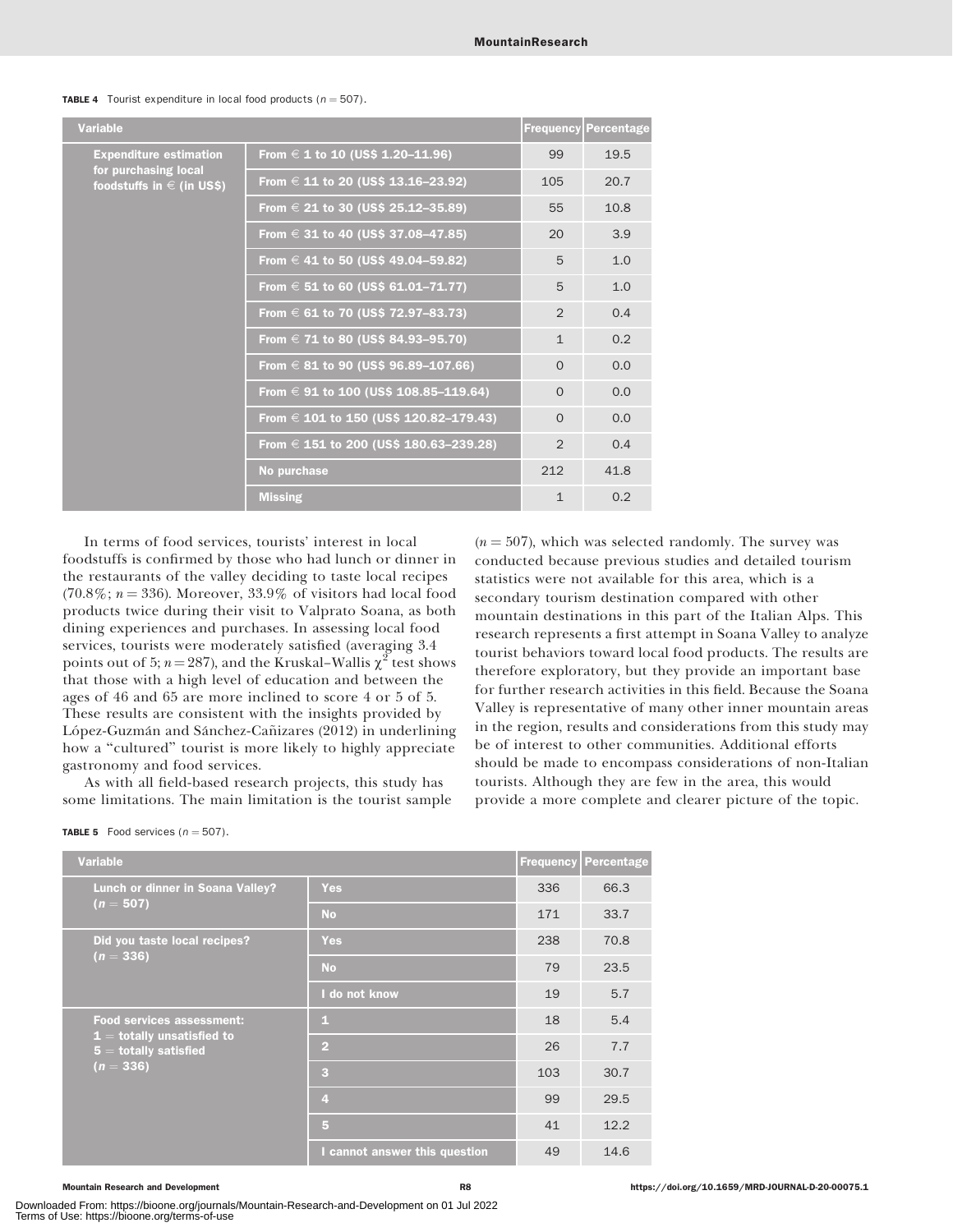#### TABLE 6 Statistical tests.

| <b>Food services assessment</b> |           |                                                                                                           |         |                                                     |                                  |
|---------------------------------|-----------|-----------------------------------------------------------------------------------------------------------|---------|-----------------------------------------------------|----------------------------------|
|                                 |           | Kruskal–Wallis $\chi^2$ test   SD   Differences by education   Differences by age   Differences by origin |         |                                                     | Differences by traveler category |
|                                 | 1.044     | $12.253*$                                                                                                 | 12.306* | 0.805                                               | 3.002                            |
| <b>Mann-Whitney test</b>        | <b>SD</b> | Differences by gender                                                                                     |         | Differences by first or not first visit to the area |                                  |
|                                 | 1.044     | 10,146.500                                                                                                |         | 6744.500                                            |                                  |

 $*P < 0.10$ , level of significance.

These limits represent possible future avenues of research. Future studies should concentrate on other ANCs in the Alpine range to assess whether outputs depend on social context and dynamics, considering the different local policies for promoting mountain communities, their food products, and tourism offerings. Furthermore, it will be important to verify the conditions necessary to make local food products pivotal in fostering tourism in marginal areas.

### Conclusion

The development of ANCs, mountainous or hilly environments characterized by natural and social limitations, is a focus for EU policies that aim to implement actions to sustain and support these areas. In marginal mountain areas, the agricultural sector and food production can provide local communities with a direct source of income. This particularly benefits farmers and hospitality sector operators if local foodstuffs assume a central role in the local tourism offerings.

Our findings concerning an ANC in the northwestern Italian Alps show that local food products can represent added value, as proven by visitors' interest in tasting local recipes and purchasing local foodstuffs. Our first research hypothesis—that tourists are willing to taste local food products—is therefore confirmed by our provisional results, namely, that gastronomy is the third most popular tourist activity, with 58.2% of tourists confirming that they had purchased local food products and 78.5% of those who had lunch in the valley saying they had tasted local recipes. This is particularly significant with regard to those tourists who stay in the area for more than 1 day.

However, the economic impact for both local farmers and tourist operators remains limited. Our second hypothesis—that tourists' willingness to taste local food has a positive economic return for the local operators—is not supported by our results, because the average tourist's expenditure is only about  $\in$  22.80 (US\$ 27.29) in a liberal scenario and more than 40% of the sample had not purchased local products. Even considering the indirect contribution of local food products as the main components of local recipes offered by the hospitality sector, there is room for improvement: 21% of visitors stated that they had not tasted local dishes. To the authors' knowledge, this study represents the first attempt to understand the interaction between the mountain local food products and the tourism sector in a marginal mountain region in the northwestern Italian Alps. Valprato Soana, as a small mountain community, is representative of the Piedmont mountain areas with high levels of socioeconomic marginality.

Our findings offer information that can be used in developing local policies. Policymakers should concentrate their efforts on promoting actions to increase the number of potential purchases and revenue for the host community. Of our sample, 41% affirmed that they had not purchased food products in the area. It is less probable that tourists visiting the area for the first time will purchase local food products, partly due to a lack of knowledge about their existence. Moreover, because this area is mostly visited by day-trippers with minimal exposure to the local context, targeted marketing actions and promotional campaigns to increase overnight stays could fill this gap and motivate tourists to taste and purchase local food.

#### ACKNOWLEDGMENTS

This study has been carried out as part of the research project Eco-management of Agri-tourism in Mountain Areas (EMERITUS) funded by Compagnia di San Paolo of Turin. Heartfelt thanks are due to Mr Francesco Bozzato, mayor of the municipality of Valprato Soana, for supporting the research activities. The authors thank all Soana Valley tourists for their collaboration and are grateful to the 2 anonymous reviewers for their comments and suggestions.

#### REFERENCES

Andersson TD, Mossberg L, Therkelsen A. 2017. Food and tourism synergies: Perspectives on consumption, production and destination development. Scandinavian Journal of Hospitality and Tourism 17(1):1–8.

Banterle A, Stranieri S. 2008. Information, labelling, and vertical coordination: An analysis of the Italian meat supply networks. Agribusiness: An International Journal 24(3):320–331.

Baritaux V, Tebby C, Revoredo-Giha C. 2011. How well do food retailers know their customers? The case of mountain food products in Europe. Journal on Chain and Network Science 11(3):223–234.

Belliveau S. 2005. Resisting global, buying local: Goldschmidt revisited. Great Lakes Geographer 12(1):45–53.

Bentivoglio D, Savini S, Finco A, Bucci G, Boselli E. 2019. Quality and origin of mountain food products: The new European label as a strategy for sustainable development. Journal of Mountain Science 16(2):428–440.

Berno T. 2011. Sustainability on a plate: Linking agriculture and food in the Fiji Islands tourism industry. In: Torres R, Momsen J, editors. Tourism and Agriculture: New Geographies of Consumption, Production and Rural Restructuring. London, United Kingdom: Routledge, pp 87–103.

Berno T, Fusté-Forné F. 2020. Imaginaries of cheese: Revisiting narratives of local produce in the contemporary world. Annals of Leisure Research 23(5):608– 626.

Bernués A, Olaizola A, Corcoran K. 2003. Labelling information demanded by European consumers and relationships with purchasing motives, quality and safety of meat. Meat Science 65(3):1095-1106.

**Bonadonna A. Duglio S.** 2016. A mountain niche production: The case of Bettelmatt cheese in the Antigorio and Formazza valleys (Piedmont–Italy). Quality—Access to Success 17(150):80–86.

Bonadonna A, Peira G, Giachino C, Molinaro L. 2017. Traditional cheese production and an EU labeling scheme: The Alpine cheese producers' opinion. Agriculture 7(8):65.

Böni R, Seidl I. 2012. Alpine products and services-supply situation in selected Swiss regions. Recherche Agronomique Suisse 3(3):124–131.

Borec A, Majkovič D, Neve N. 2009. How much do consumers know about mountain food products: Is there a need for labelling? In: Florijančić T, Lužaić R, editors. Proceedings of the 44th Croatian and the 4th International Symposium of Agronomists, Opatija, Croatia, 16–20 February 2009. Opatija, Croatia:

Poljoprivredni Fakultet Sveučilišta Josipa Jurja Strossmayera u Osijeku, pp 134-138.